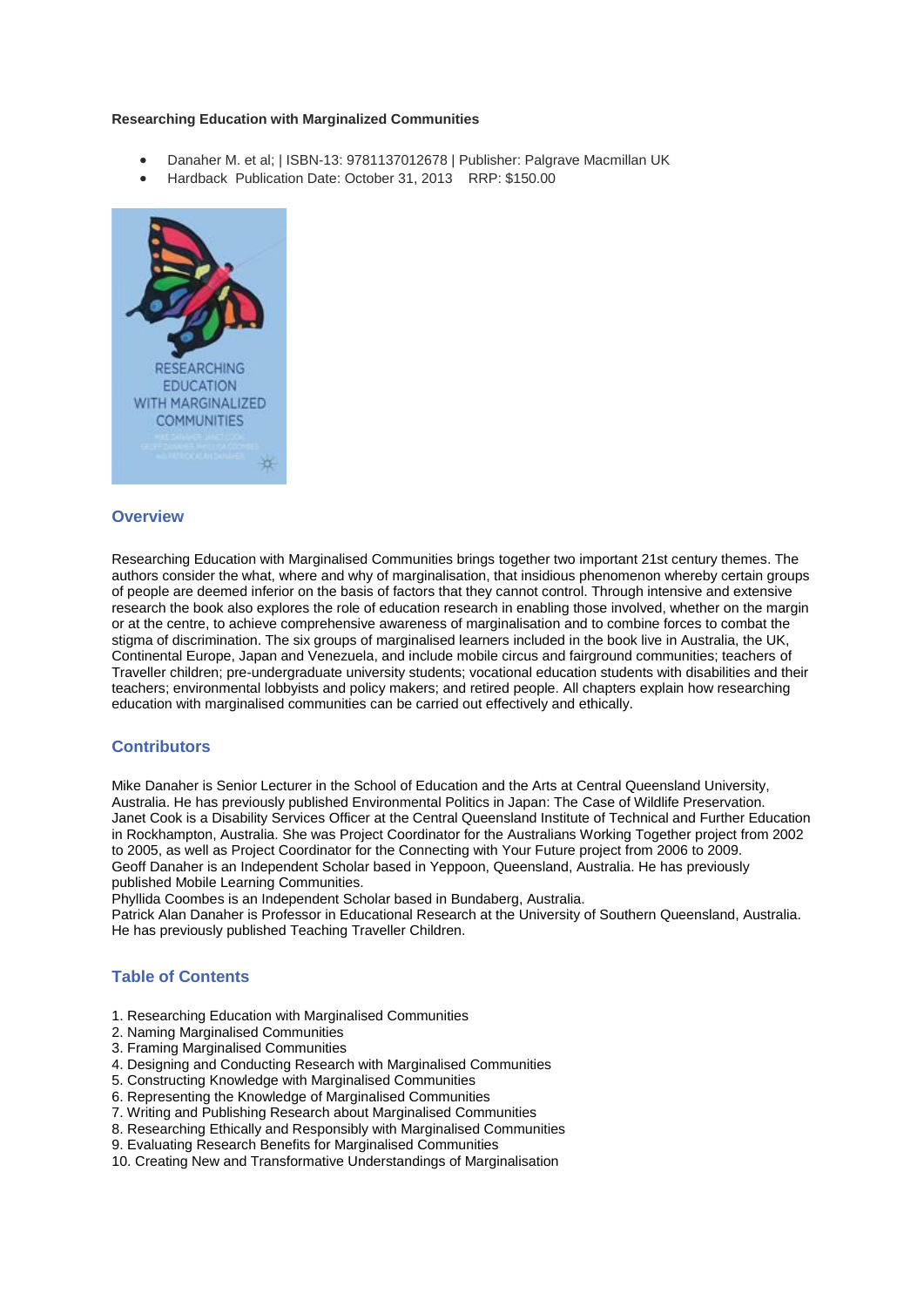# **Contents**

| List of Tables<br>Acknowledgements<br>List of Abbreviations |                                                                        | viii<br>ix<br>X |   |                                                               |              |
|-------------------------------------------------------------|------------------------------------------------------------------------|-----------------|---|---------------------------------------------------------------|--------------|
|                                                             |                                                                        |                 |   | About the Authors                                             |              |
|                                                             |                                                                        |                 | 1 | Situating Education Research with Marginalized<br>Communities | $\mathbf{1}$ |
| 2                                                           | Naming Marginalized Communities                                        | 23              |   |                                                               |              |
| 3                                                           | Framing Marginalized Communities                                       | 37              |   |                                                               |              |
| 4                                                           | Designing and Conducting Research with Marginalized<br>Communities     | 51              |   |                                                               |              |
| 5                                                           | Constructing Knowledge with Marginalized Communities                   | 74              |   |                                                               |              |
| 6                                                           | Representing the Knowledge of Marginalized<br>Communities              | 92              |   |                                                               |              |
| 7                                                           | Writing and Publishing Research about Marginalized<br>Communities      | 111             |   |                                                               |              |
| 8                                                           | Researching Ethically and Responsibly with Marginalized<br>Communities | 134             |   |                                                               |              |
| 9                                                           | Evaluating Research Benefits for Marginalized<br>Communities           | 152             |   |                                                               |              |
| 10                                                          | Creating New and Transformative Understandings of<br>Marginalization   | 170             |   |                                                               |              |
| References                                                  |                                                                        | 189             |   |                                                               |              |
|                                                             | Index                                                                  |                 |   |                                                               |              |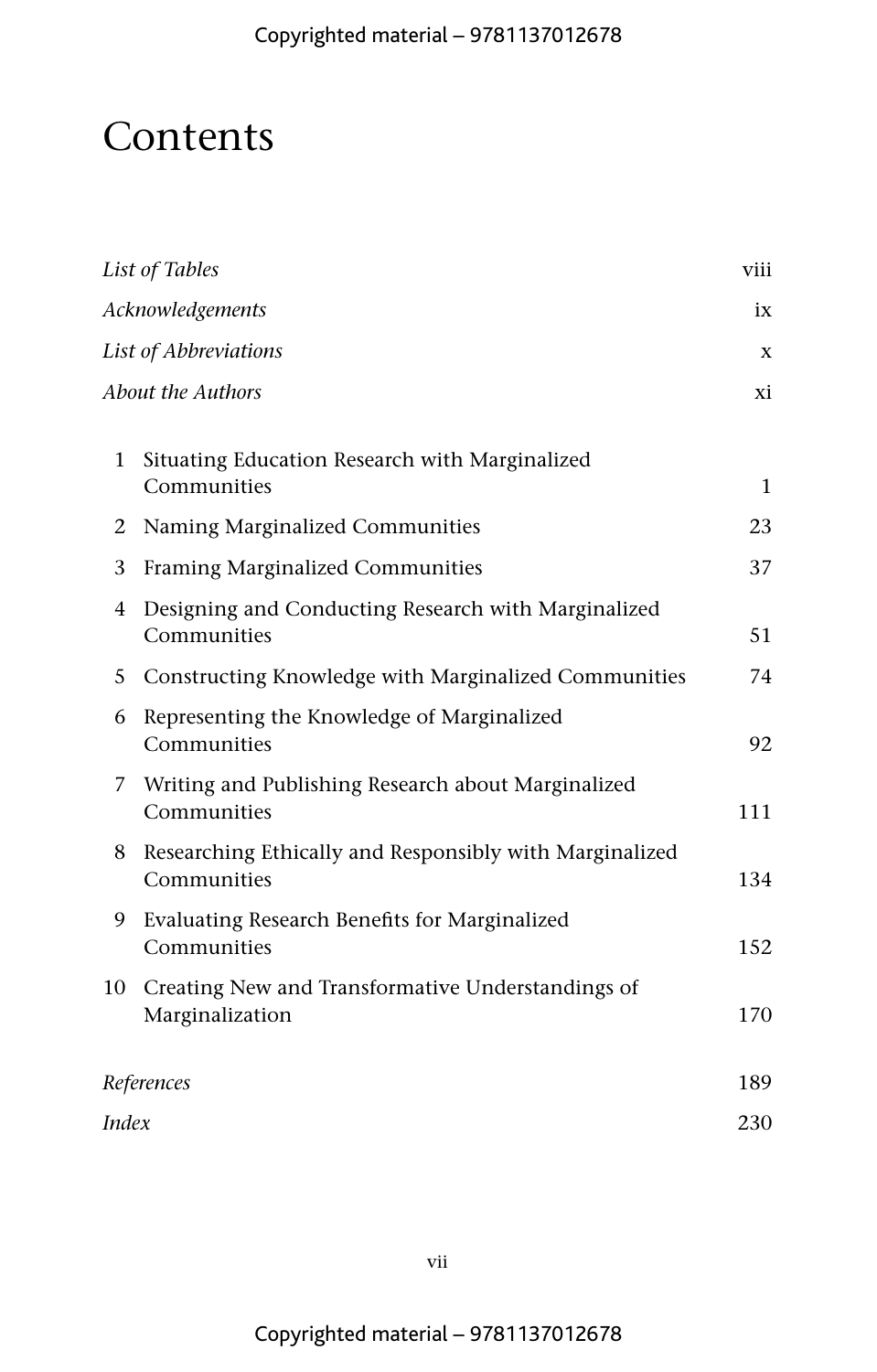# 1 Situating Education Research with Marginalized Communities

# **Introduction**

The world has been, is now and is likely always to be divided and unequal (Martens, Dreher, & Gaston, 2010; Watkins, 2009). This statement is a truism, but no less powerful and poignant for that. It provides both the impetus for this book and the backdrop against which this and the successive chapters have been written. It generates simultaneously seemingly insuperable challenges and potentially innovative and transformative responses to those challenges. And (perhaps most significantly from the perspective of the book) it mandates and warrants specific kinds of strategies by education researchers attempting to engage with the divided and unequal world that we all inhabit.

In particular, the book is concerned (in both senses of that term) with what education researchers can and should do when working with variously marginalized communities. As we explore below, marginalization emerges as a highly complex and diverse concept and phenomenon, and the relationship between education research and marginalization is equally contentious and multifaceted. We have sought in the book to present practical strategies that from our separate and shared experience as education researchers have been successful in intersecting with different manifestations of marginalization, framed by theoretically informed and methodologically rigorous understandings of research, marginalization and how they interact. Furthermore, we are convinced that these strategies encapsulate many of the roles and responsibilities of contemporary education researchers and also of the communities with whom they work.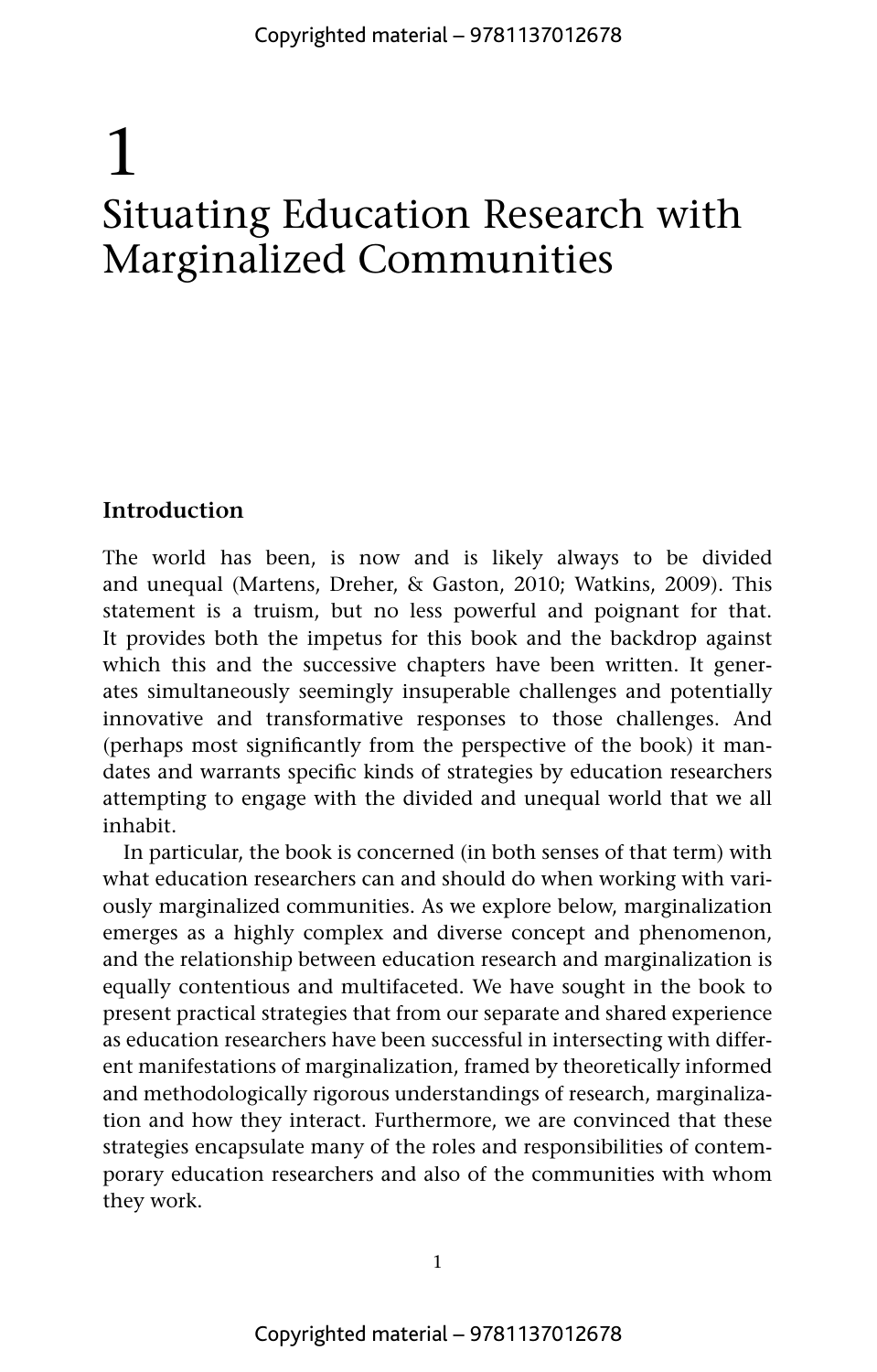#### Copyrighted material – 9781137012678

#### 2 *Researching Education with Marginalized Communities*

Certainly, education researchers are increasingly acknowledging and analysing the wider ethical, political and sociocultural dimensions of their activities. This discussion ranges from contemporary theories in mathematics education (Pais & Valero, 2012) and selecting concepts to explain context in adult learning research (Niewolny & Wilson, 2009) to navigating among multiple methodological approaches to researching intercultural communication (Otten & Geppert, 2009). It also includes elucidating competing meanings entailed in researching climate change (Payne, 2010) and the social justice elements of researching educational quality in low-income countries (Tikly & Barrett, 2011) and the power aspects of researching educational policy (Levinson, Sutton, & Winstead, 2009).

All of this suggests that the issues elaborated in this book are part of a broader and ongoing process of re-examination of the foundations, intentions, effects and impacts of education research across a wide diversity of disciplines, paradigms and topics. That re-examination includes challenging taken-for-granted and sometimes long-held assumptions about what and whom education research is for and how it should be evaluated for its effectiveness and utility. It also involves posing and addressing crucial questions about researchers, participants, stakeholders, gatekeepers and other key individuals and groups who contribute to education research and who have an interest in its outcomes.

This chapter consists of three sections:

- Selected literature about researching education with marginalized communities
- The education research projects that have generated the data presented in the book
- An overview of the structure and organization of the book.

# **Literature about researching education with marginalized communities**

This section presents selected literature about specific aspects of researching education with marginalized communities. The subsequent chapters take up particular elements of that scholarship as they pertain to each chapter's respective focus. Here the emphasis is on tracing some of the contours of the field of scholarship in which the book is situated and to which it is intended to contribute in expanding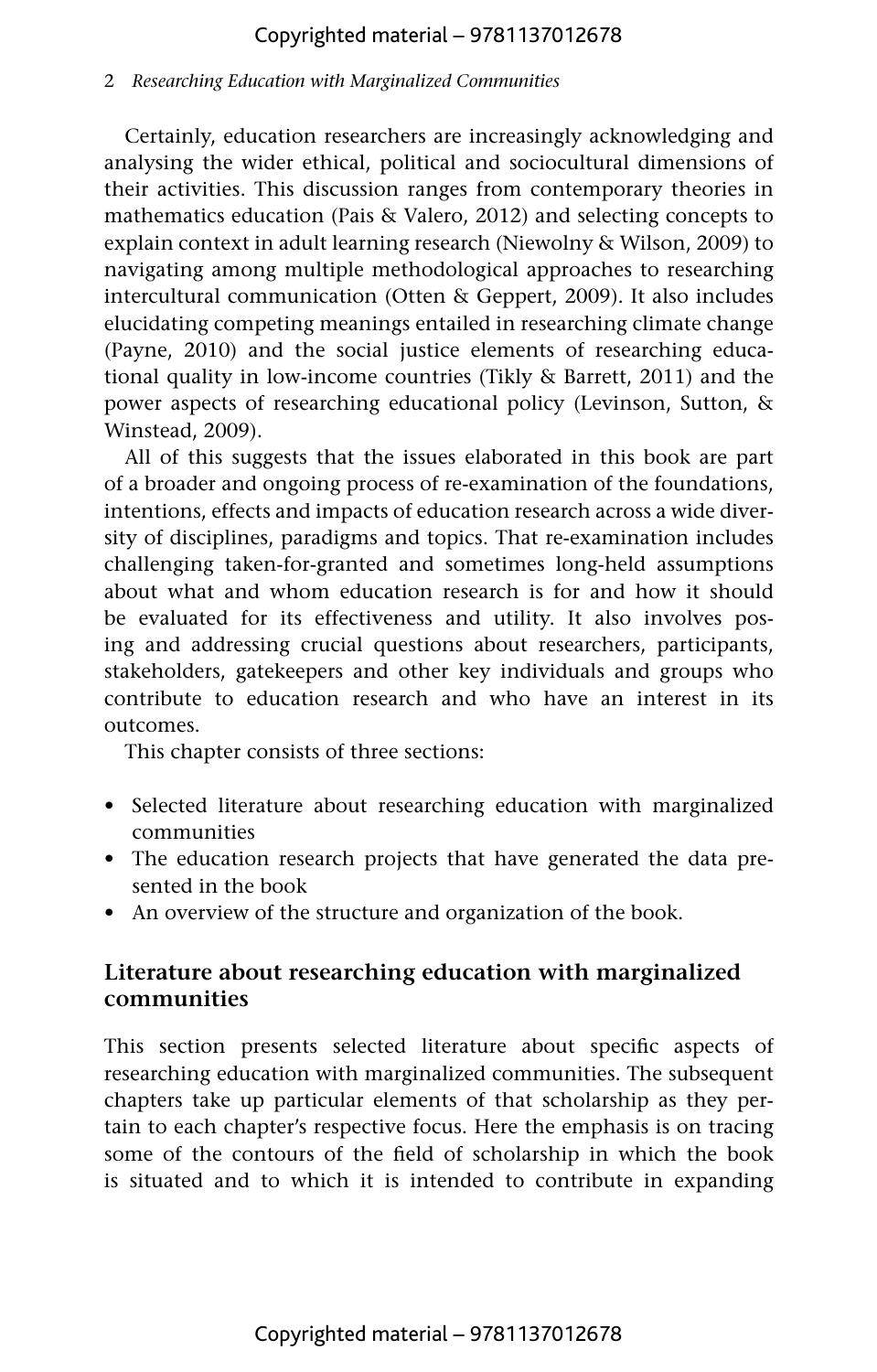understandings of that field. These contours are clustered around three key organizing ideas:

- Marginalization
- Marginalized communities
- Researching education with marginalized communities.

# **Marginalization**

Sociocultural marginalization assumes many forms and has multiple causes and effects. Sites of marginalization include addiction (Lee & Petersen, 2009), age (Elliott & Davis, 2009; Gilleard & Higgs, 2010, 2011; Mégret, 2011; Van Ngo, 2009), disability (Gartrell, 2010; Grenier, 2010; Wendelborg & Tøssebro, 2010), displacement (Price, 2009), ethnicity (Bhopal, 2010a; Chao & Otsuki-Clutter, 2011; Chigeza, 2011; Mansouri & Kamp, 2007), gender (Bawa, 2012; Meth, 2009; Shah, 2010), imprisonment (Pasko & Chesney-Lind, 2010), Indigeneity (Germond-Duret, 2012; Lynch, 2011; Prout, 2009; Prout & Howitt, 2009), mental illness (Bhugra, Leff, Mallett, Morgan, & Zhao, 2010; Bhui, Khatib, Viner, Klineberg, Clark, Head, & Stansfeld, 2008), migration (Anderson, Larsen, & Møller, 2009; Klemens & Bikos, 2009; Maydell-Stevens, Masggoret, & Ward, 2007; Ward, 2008), mobility (Ljujic, Vedder, Dekker, & van Geel, 2012; Shubin & Swanson, 2010), occupation (Batch, Barnard, & Windsor, 2009; Devereux, 2010), religion (Ahmed, Kia-Keating, & Tsai, 2011), rurality (Friederichsen & Neef, 2010; Quétier, Rivoal, Marty, de Chazal, Thuiller, & Lavorel, 2010; Shava, O'Donoghue, Krasny, & Zazu, 2009; Shubin, 2010), sexual orientation (Bjorkman & Malterud, 2009; Gorman-Murray, 2009) and socio-economic status (Ekström & Hjort, 2009; Hardaway & McLoyd, 2009; Waldron, 2010).

The sheer diversity of these manifestations highlights the conceptual complexity and the definitional difficulty associated with sociocultural marginalization. Schiffer and Schatz (2008) noted, 'Definitions or indicators for marginalisation and social exclusion might vary in different settings and regions' (p. 5), while Blume, Ejrnæs, Skyt Nielsen and Würtz (2009) stated baldly, 'No clear definition of marginalization exists'. However, they linked such marginalization with the duration of unemployment, while for Devereux (2010) '[a] defining feature of marginalisation is that decisions taken by those with power over resources are not necessarily taken in the best interests of those who are marginalised'. Similarly, although Apter (2008) reinforced the difficulty of including the outcomes of marginalization in effective social accounting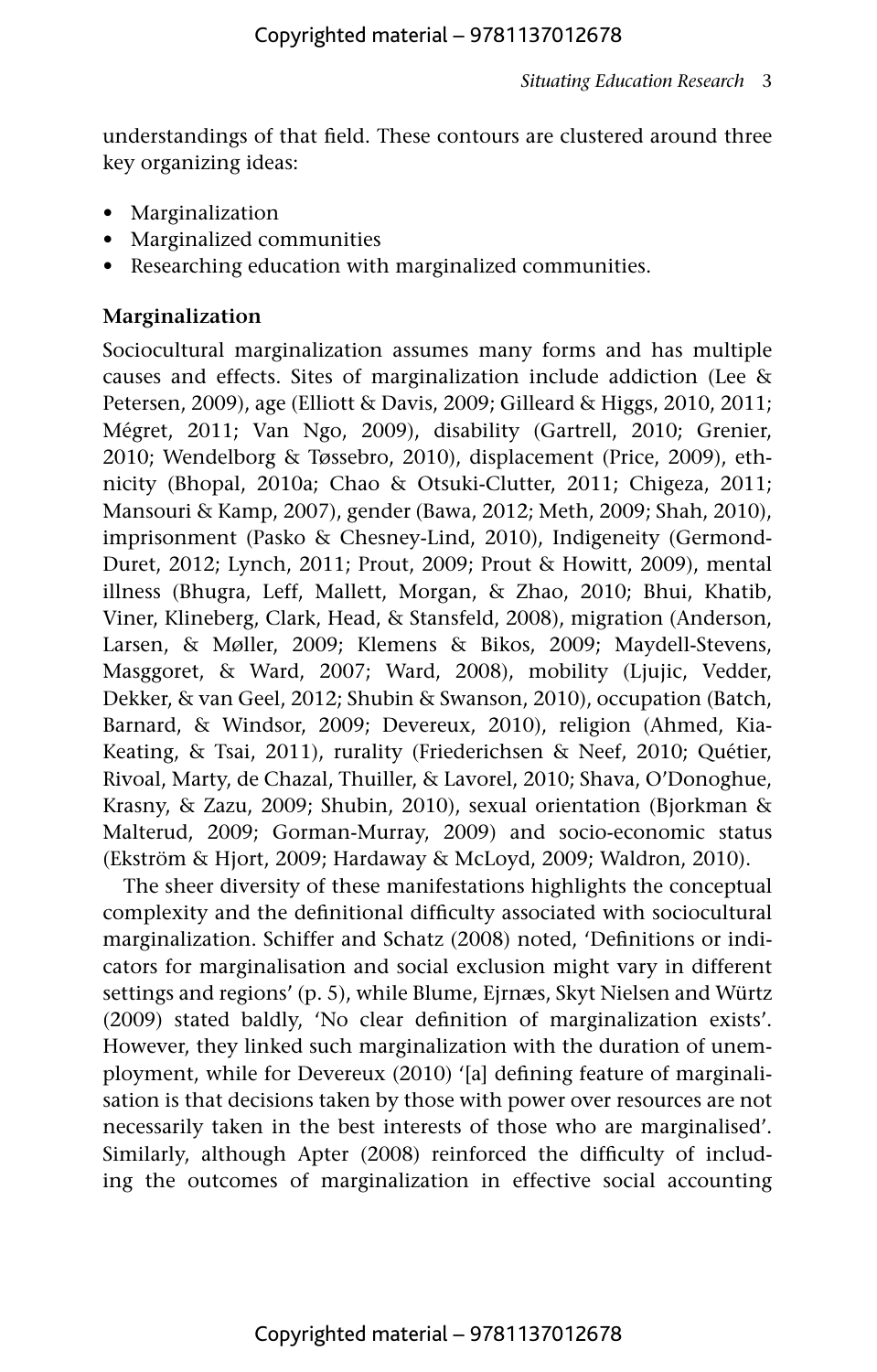## Copyrighted material – 9781137012678

#### 4 *Researching Education with Marginalized Communities*

models, he asserted that one manifestation of marginalization was 'divisive rather than mediating forms of pluralism *...* [whereby] interests become elevated to principles, particularly around parochial affiliations, loyalties and jurisdictions, not to speak of propensities to violence' (p. 255).

Conceptually, marginalization has been connected with the interplay between centre and periphery (Kay, 2011; Keim, 2008; Pinto-Correia & Brennan, 2008) and with largely similar processes such as othering (Angelides & Michaelidou, 2009; Borrero, Yeh, Cruz, & Suda, 2012) and underdevelopment and dependency (Keim, 2008), as well as with its constituent elements such as social isolation (Fields, 2011). Indeed, 'defining marginalization as afflictions of individuals' (Järvinen & Miller, 2010) rather than as symptoms of wider social forces is one means of replicating that same marginalization.

Despite these definitional difficulties, a useful distillation was provided by Schiffer and Schatz (2008): 'Marginalisation describes the position of individuals, groups or populations outside of "mainstream society", living at the margins of those in the centre of power, of cultural dominance and economical and social welfare' (p. 6). This characterization highlights simultaneously the material and theoretical dimensions of marginalization: material because of the practical consequences of having reduced access to power and welfare, and theoretical because of being conceptualized as deviating from 'mainstream society' and 'the centre' (p. 6).

At this juncture, it is helpful to recall a telling statement by Pinto-Correia and Brennan (2008): 'The type of discourse associated with the use of the term "marginalisation" is highly relevant in this context' (p. 13). For this book, which is broadly educational in focus but which traverses a number of education sub-disciplines and intersects with other disciplines such as cultural studies, psychology and sociology, this requires the authors to remain attentive to cross-disciplinary differences and nuances of meaning in using the term 'marginalization'. Perhaps even more importantly, it behoves the authors to ensure that they do not deploy the discourse of 'marginalization' in ways that actually help to replicate the inequalities that they are seeking to make explicit and to contest. For example, the next chapter explores how, unless considerable care is taken, naming practices involved in researching marginalization can serve to perpetuate the apparently different and deficit dimensions of the lived experiences and perceived identities of individual members of particular communities.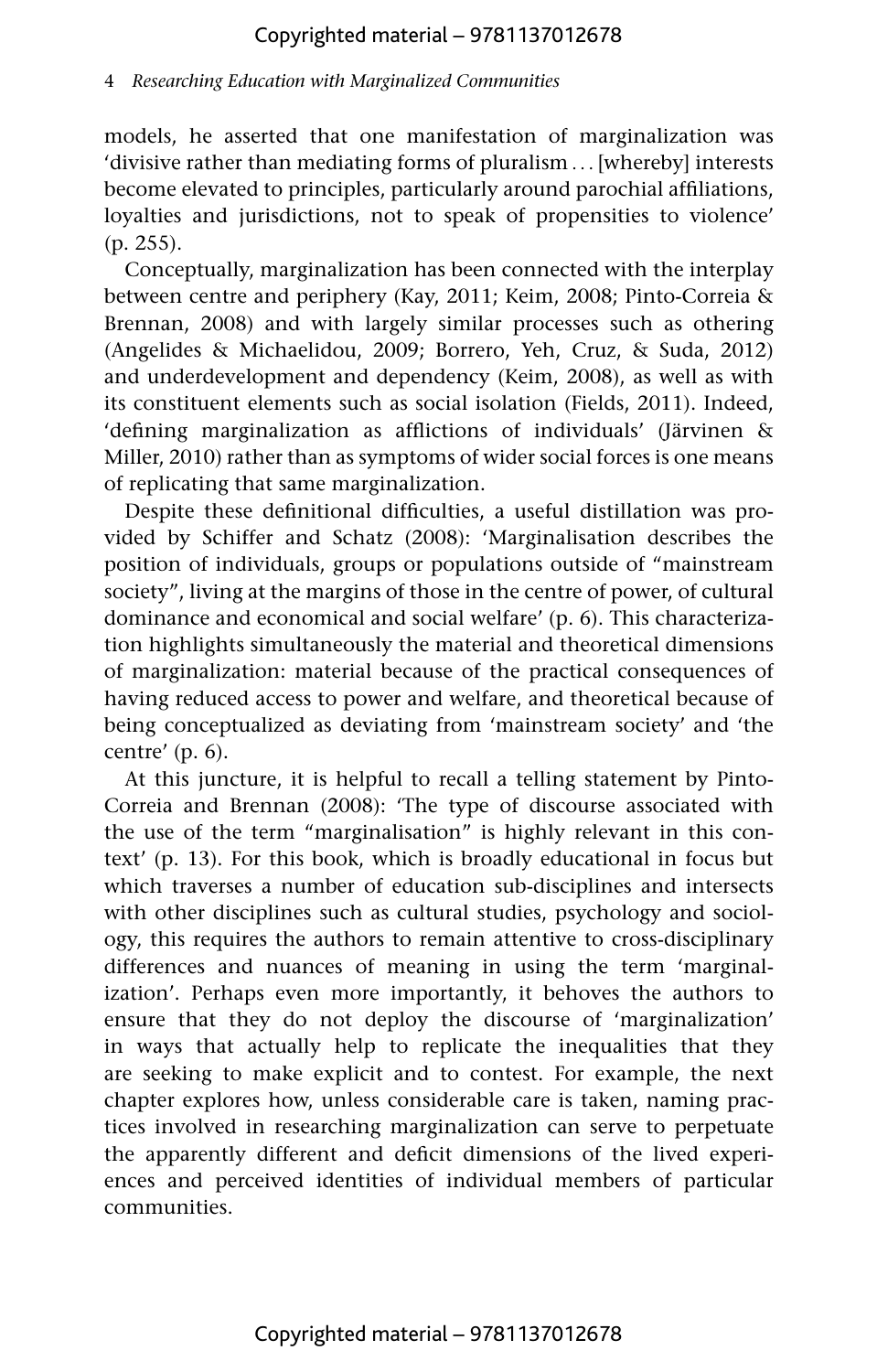Just as there are significant challenges and difficulties associated with conceptualizing and defining marginalization, so too there are complexities connected with identifying and exploring the causes of such marginalization. This is partly because, as noted at the outset of this chapter, marginalization has existed since the beginning of human history, and on that basis and because of its apparent resilience and resistance to amelioration it seems to be hard-wired in human DNA (Starrs & Maher, 2008) and hence an inescapable part of the human condition (de los Angeles Torres, 2006; Katz, 2012; Richards, Pritchard, & Morgan, 2010), in a similar way to ambivalence and ambiguity (de Melo-Martin, 2009; Månsson & Langmann, 2011).

These caveats notwithstanding, some scholars have identified a range of factors and forces as causes of different kinds of marginalization. Some of these have been broader influences such as globalization (MacKinnon, Cumbers, Featherstone, Ince, & Strauss, 2011; Purkayastha, 2010) – including the assertion that 'marginality appears to be the hidden other of global citizenship' (Balarin, 2011, p. 355) – and religion (Greene, 2009).

Ray (2010) illustrated the diversity of these causes at the same time as reflecting on the difficulties in analysing them by referring simultaneously to 'the following forms of marginalisation' (p. 64) and to 'the four main causes of marginalisation' (p. 64):

- extreme poverty
- violence, abuse, neglect and exploitation
- discrimination and social exclusion
- catastrophic events, such as conflict and disaster.

(p. 64)

Each of these phenomena might be considered from particular perspectives to be causes and/or forms of marginalization; certainly individuals and groups experiencing them have little if any control over them and how they impact negatively on their lives and their life chances.

Indeed, this point resonates with a crucial insight articulated by Rose (2010) in his account of approaches to special needs education:

The fact that inclusion has been the centre of attention for such a prolonged period may well be an indication of the complexities and confusions surrounding this topic. A gradual appreciation of the necessity to change schools and education systems, rather than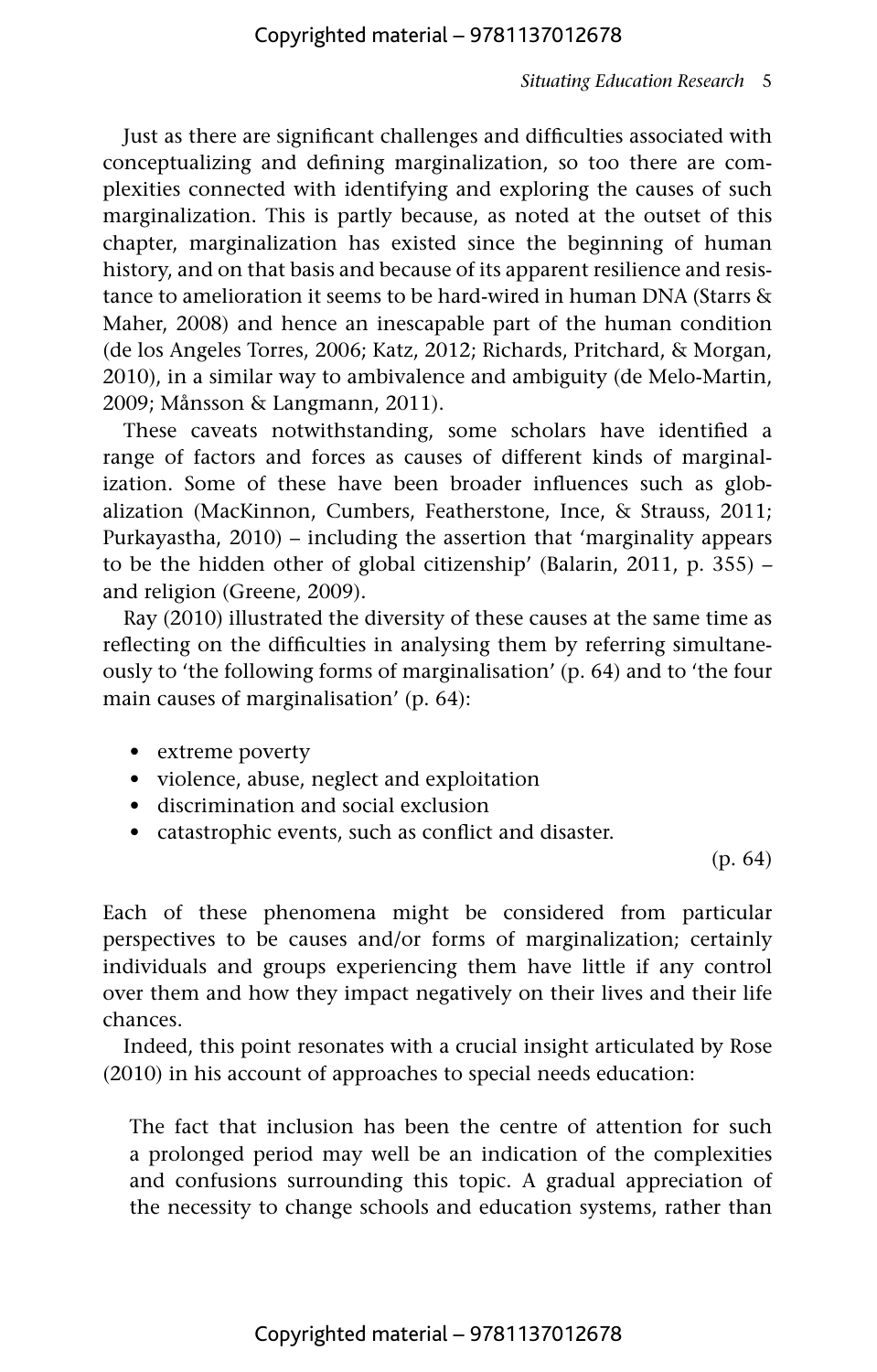#### 6 *Researching Education with Marginalized Communities*

focusing upon perceived deficits in individual children, has led to a reappraisal of previously established special education pathways. Medical models have given way to social interpretations of the needs of individuals and the communities in which they live and have encouraged researchers to take a broader perspective of the causes of marginalisation and the ways in which these may be addressed.

(p. 3)

On the one hand, this statement highlighted the need to move beyond deficit discourses related to individual members of marginalized groups in explaining the causes of marginalization. On the other hand, it also emphasized that there are significant and long-term effects of marginalization on individuals and groups alike.

From that perspective, it is easier and more straightforward to examine the effects of marginalization than it is to consider its conceptualizations and causes. This is explained partly by Kumar Nayak's and Berkes' (2010) assertion of the need for 'a more complex, multidimensional concept of marginalisation, not simply as a state of being but [also] as a process over time, impacting [on] social and economic conditions, political standing, and environmental health' (p. 553). While their focus was on human actions in a specific ecological environment, the broader point is that marginalization's multidimensionality makes the assignment of direct, one-to-one causes more difficult than the identification of continuing consequences.

With regard to those consequences, they have been variously articulated according to the concepts and contexts of marginalization from which they are held to derive. For instance, the authors of a study of African pastoralists whose livelihoods are under threat by industrialization argued that their marginalized status will potentially increase their 'levels of poverty, vulnerability and destitution' (Nassef, Anderson, & Hesse, 2009, p. iii). A more individualized consequence can be for members of marginalized communities to feel self-blame and worthlessness owing to believing that they are somehow responsible for the conditions of their marginalization, such as when women who are victims of domestic violence 'internalised the oppression of their partners and the dual abuse from services that failed them' (Walter-Brice, Cox, Priest, & Thompson, 2012, p. 503). Certainly, the consequences of marginalization are often lifelong for individuals and inter-generational for communities and for society as a whole (Barnes & Morris, 2008; Chapman, Dales, & Mackie, 2008), and sometimes they spill over into violence (Apter, 2008; Ylönen, 2009).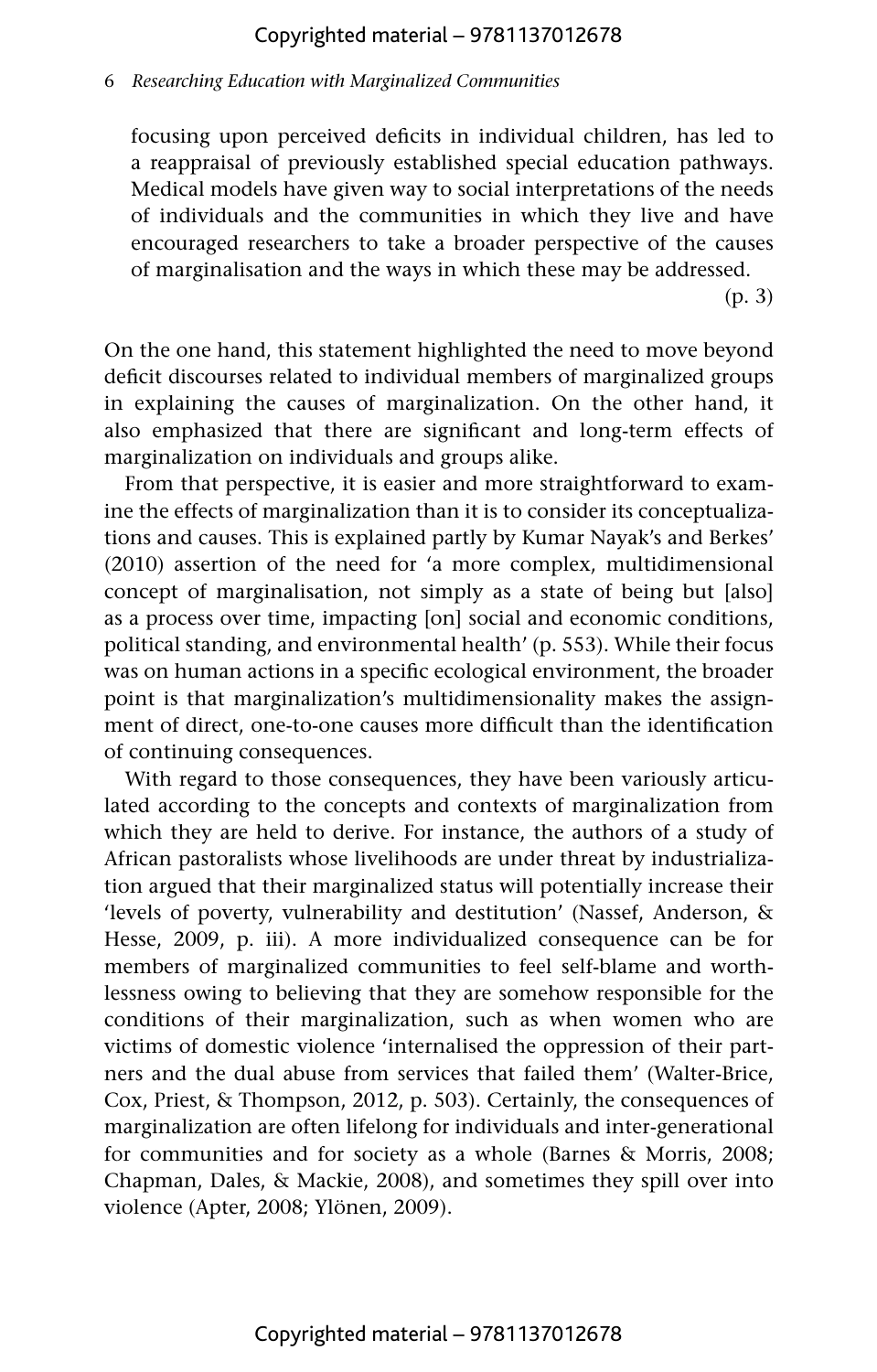# **Marginalized communities**

This book is concerned not only with marginalization but also with marginalized communities. This is partly because, as was noted above, the basis of sociocultural marginalization is largely communal rather than personal – the characteristics that generate the experiences of marginalization are held in common with other individuals in groups of varying sizes. This situation creates potential safety and support for those individuals; they are more likely to know others who undergo similar treatment to what they endure. At the same time, this communal dimension of marginalization tends to perpetuate the marginalization, because there are many more people against whom it can be directed even if a particular individual finds ways to overcome it (McKittrick, 2012).

Unsurprisingly, given this situation, marginalized communities are sometimes positioned as passive recipients of aid from wealthier groups that risk perpetuating their marginalization (Kinsella & Brehony, 2009; see also Jagannath, Phillips, & Shah, 2011) and as lacking the agency required to create their own identities that are independent of their marginalized status.

A different perspective, but nevertheless one predicated on an uneasy ambivalence, clusters around the often vexed relations between children from marginalized communities and formal schooling. For example, a four-year longitudinal study of two Indigenous Australian boys and their school attendance experiences (Bell-Booth, Staton, & Thorpe, in press) identified both individual 'child characteristics' and 'the critical factors *...* [of] social support, school practices, inclusion of family and positive expectation' as influencing those experiences. Given the inevitable power differential between an instantiated institution of the mainstream society on the one hand and the personal experiences of marginalized group members on the other, it is perhaps to be expected that strategies such as this one might be seen as shifting from individual empowerment to community integration to minority assimilation – a situation with which researchers must also grapple.

Yet some accounts of marginalized communities highlight their capacities for exercising agency, resistance and even transformation. For instance, Basu and Dutta (2008) described how commercial sex workers in India can be enlisted to enhance awareness of sexual health in a project '[b]ased on the culture-centered approach to health communication and subaltern studies theory' (p. 106), thereby demonstrating 'how communicative narratives of agency and resistance are enacted in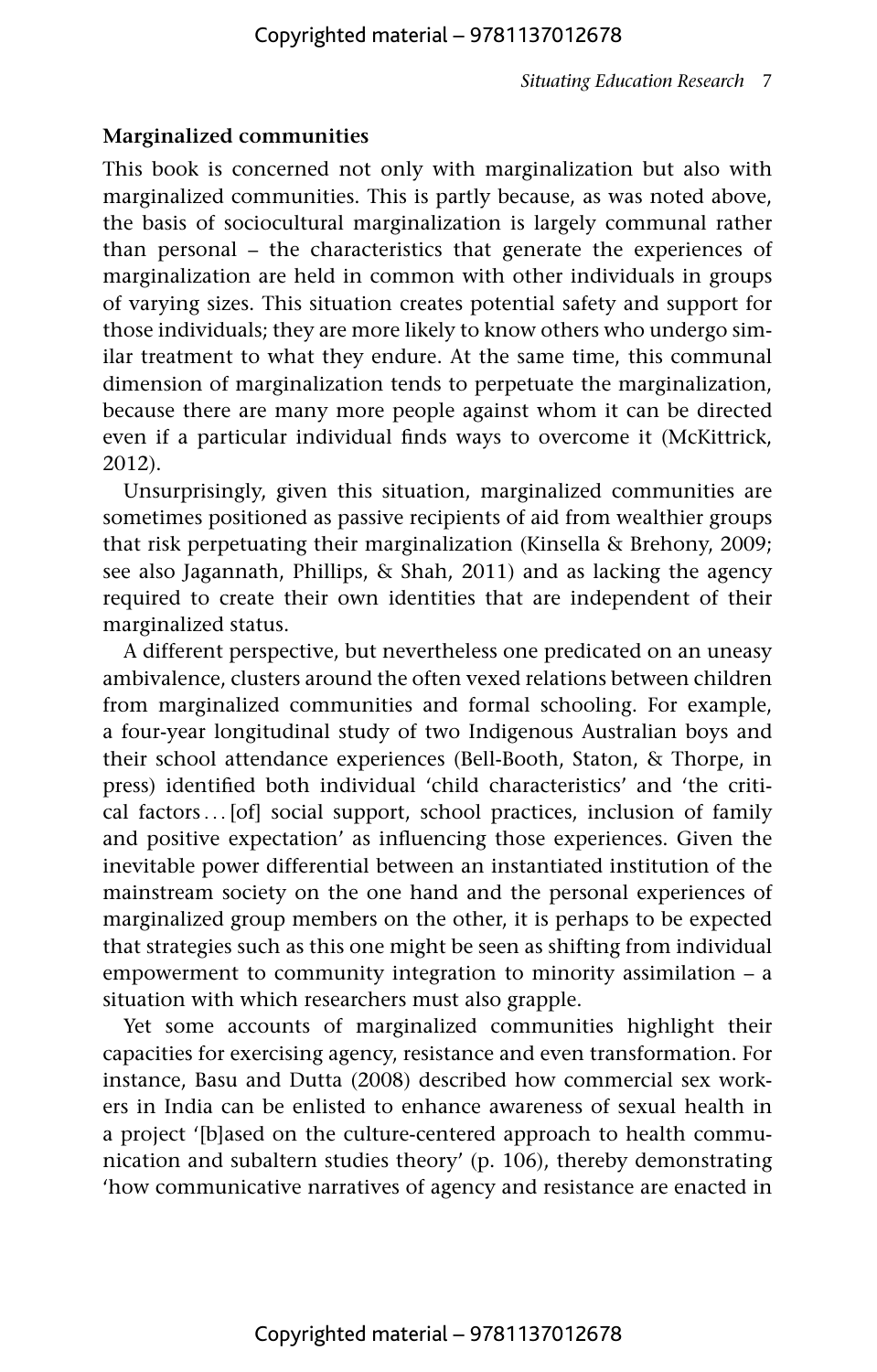#### 8 *Researching Education with Marginalized Communities*

the marginalized lives of sex workers' (p. 106). From a different perspective, Mars (2009) posited individual university 'student entrepreneurs' as putative 'agents of organizational change and social transformation' (p. 339) and analysed their activities as 'sometimes leverag[ing] the market and market-like conditions of colleges and universities to create both organizational change and social transformation' (p. 339), although the extent to which these kinds of actions help to transform marginalized communities is less clear.

On the other hand, it is necessary to acknowledge at all times that marginalized communities are heterogeneous and contain individuals and groups with multiple and sometimes competing interests, so that one group's agency might be exercised at the cost of another group's interests. For example, a recent study of gendered identities and roles in the Western Cape in South Africa (Shefer, Crawford, Strebel, Simbayi, Dwadwa-Henda, Cloete, Kaufman, & Kalichman, 2008) articulated 'hostile resistance to changes in gender power relations' (p. 157) that were predicated traditionally on 'male dominance and female subservience' (p. 157). Equivalent ambivalence pertains to violent street gang subcultures in the United States and whether they should be understood as engaged in pathological behaviour and/or as manifesting resistance of mainstream hegemonic power (Brotherton, 2008).

Furthermore, it is vital to recall that agency, resistance and transformation are just as dynamic and just as difficult to define and conceptualize as marginalization is. For instance, drawing on an analysis of policy about enhancing capacity-building in marginalized areas in Wales, Fudge (2009) argued that some aspects of the policy revealed 'a "fixed" viewpoint of agency whereby the "capacity to act" will be facilitated by the output oriented framework of the programme' (p. 53). By contrast, Fudge contended that effective 'capacity building programs must acknowledge the importance of structures in addressing regeneration areas' (p. 53). Similarly, Ciotti (2009) asserted that the political agency of low-caste women in urban north India differs markedly from that in Western countries:

it is often the supposedly 'oppressive' household boundaries rather than alternative outer spaces that, under a series of enabling circumstances, initiate women's political activities. Against this backdrop *...*Indian women activists' political agency is shaped by men's role[s], and how agency's relational nature is embedded in women's lifecycles, everyday practices and cultural expectations; in essence, in overall gendered agency *...* . [These practices] not only *...* challenge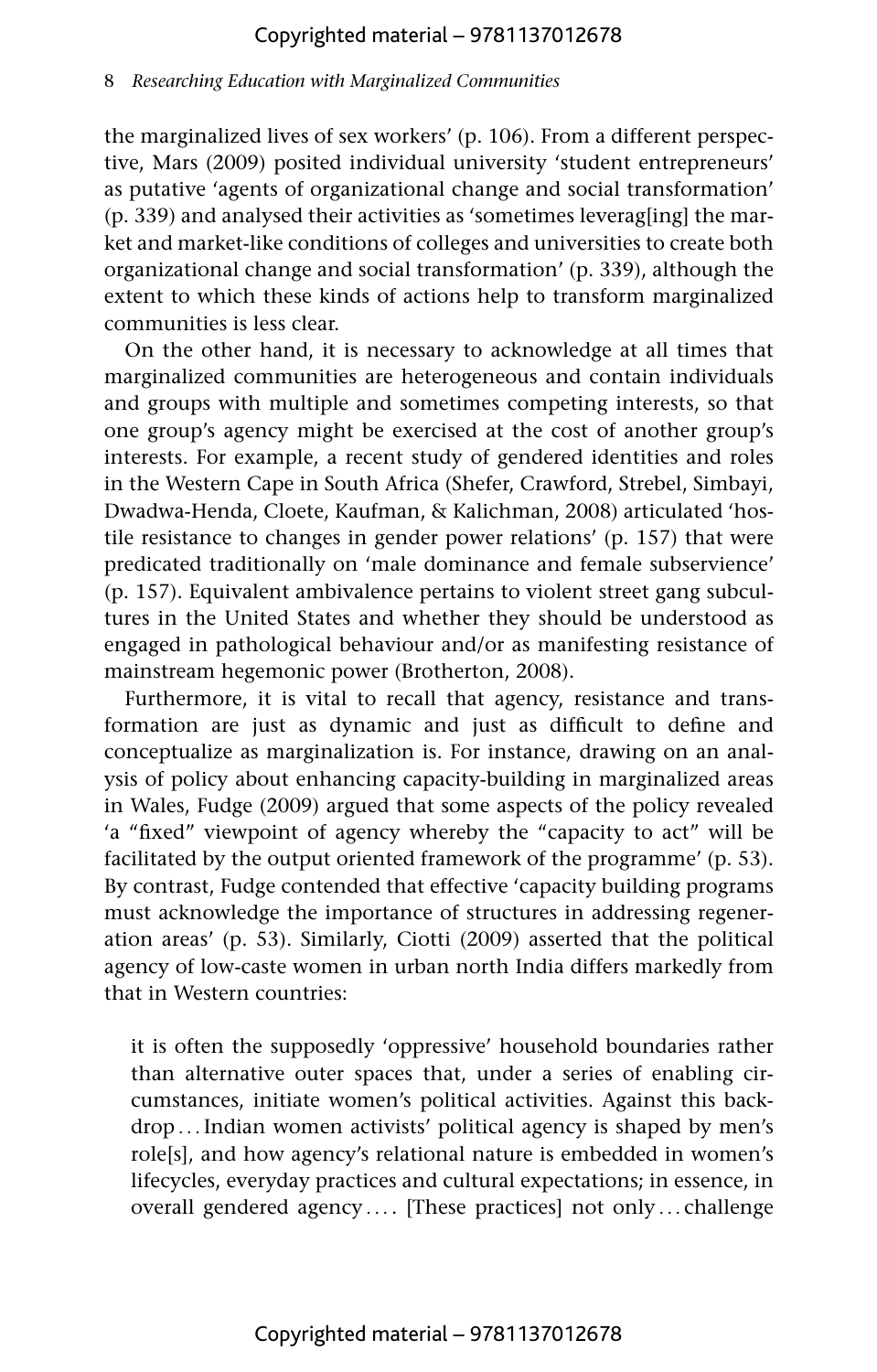#### *Situating Education Research* 9

the individualistic Western subject of political action, but they also complicate the idea of the resulting empowerment as a culturally constructed process whose understanding arises from the dialectics between insider and outsider values.

(p. 113)

At the same time, it is possible to identify, and potentially to disrupt, the binary opposites that structure much of the thinking of contemporary life (Midgley, Tyler, Danaher, & Mander, 2011) and whose logic underpins the centre–margin binary that makes possible the marginalized communities with whom this book is concerned. For instance, Jamaica Kincaid's semi-autobiographical novel *A Small Place* (1988) has been analysed as 'discursively dismantl[ing] the imaginative geographies of empire that cement binary oppositions, such as tourist/native and black/white' (Osagie & Buzinde, 2011, p. 210), thereby combining agency, resistance and possible transformation in creating new alternatives in postcolonial relations.

All of this is a timely reminder of the uneasy path to be negotiated by marginalized community members themselves and by the different groups – including education researchers – who work with them. This path weaves its way between recognizing the psychological and material challenges confronting such communities and avoiding removing from them the possibility of exercising agency. It also traverses the territory between affirming that community members have appropriate aspirations and interests and avoiding idealizing those aspirations and interests, which sometimes have the effect of significantly marginalizing selected members of their own communities.

#### **Researching education with marginalized communities**

Having synthesized selected scholarship about marginalization and marginalized communities, we turn now to examine current literature related to some of the challenges and opportunities attendant on researching education with those communities. We begin by considering specific issues associated with equivalent groups before focusing on education researchers.

There are potentially useful synergies between education researchers working with members of marginalized communities and the strategies deployed by other professionals to interact with the same communities (see, for instance, Pitts & Smith, 2007). For example, translators occupy potentially powerful positions when rendering the words of minority groups in the majority language (Jääskeläinen, 2007). Additionally,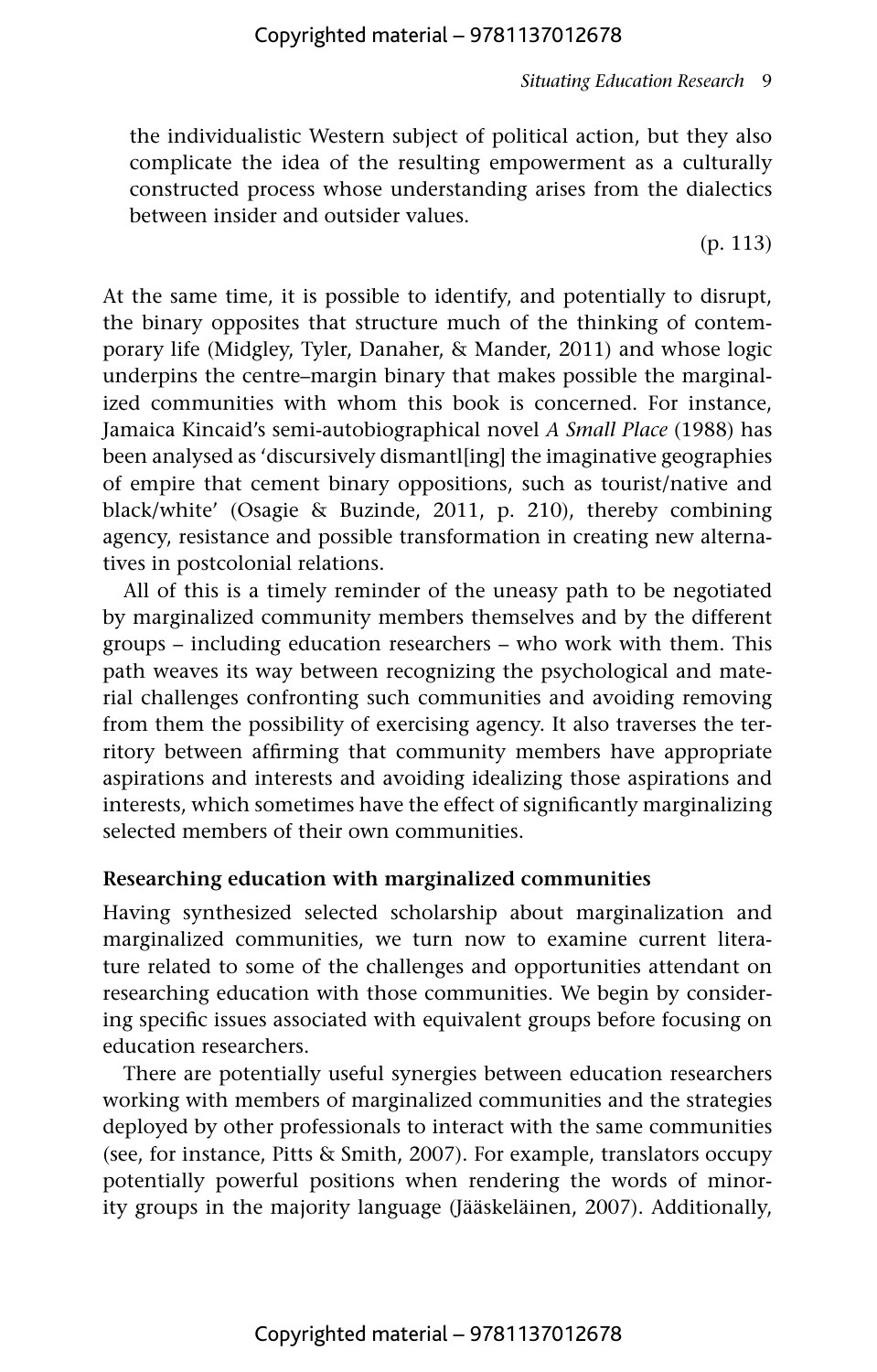### Copyrighted material – 9781137012678

#### 10 *Researching Education with Marginalized Communities*

some social service professionals working in non-profit organizations conceptualize their work as including policy advocacy with and on behalf of marginalized groups (DeSantis, 2010). Moreover, a central element of the preparation of social workers relates to exploring how social work can and should be beneficial to rather than marginalizing of clients (Gibbs & Stirling, 2013). Furthermore, nurses in New Zealand working with Indigenous Maori women often find it difficult to implement in practice the holistic approaches to health care that are needed (Wilson & Neville, 2008). Indeed, Toomey (2011) elicited eight distinct roles – four 'traditional' and four 'alternative' (p. 181) – performed by community development practitioners in interacting with marginalized communities, and warned that 'Some of these roles can serve to empower communities, while others can result in their disempowerment' (p. 181).

This same uncertainty underpinned Smeltzer's (2012) analysis of some of the dilemmas confronting researchers conducting research with social activists and sometimes involving themselves as combined researchers and activists. Smeltzer concluded that 'activist-oriented research can include a range of complementary hands-on activities, from front-line, direct-action social justice pursuits to less visible, though no less important "back office" support for local organizations and social movements' (p. 255).

Similarly, health researchers have been exhorted to develop practices that avoid replicating the marginalization experienced by particular groups of patients, such as using Indigenous Australian plays to distil healthcare issues that disrupt cultural barriers in providing such care (Matharu, 2009). In relation to this, two separate training programmes directed at the Ecuadorian public health workforce by international providers from Canada and Cuba were found to be innovative and effective, on which basis:

educational efforts focused on the challenges of marginalization and the determinants of health require explicit attention not only to the knowledge, attitudes and skills of graduates but also [to] effectively engaging the health settings and systems that will reinforce the establishment and retention of capacity in low- and middle-income settings where this is most needed.

(Parkes, Spiegel, Breilh, Cabarcas, Huish, & Yassi, 2009, p. 312)

From that perspective, Wilson and Neville (2009) summarized a set of issues that resonate strongly with education researchers: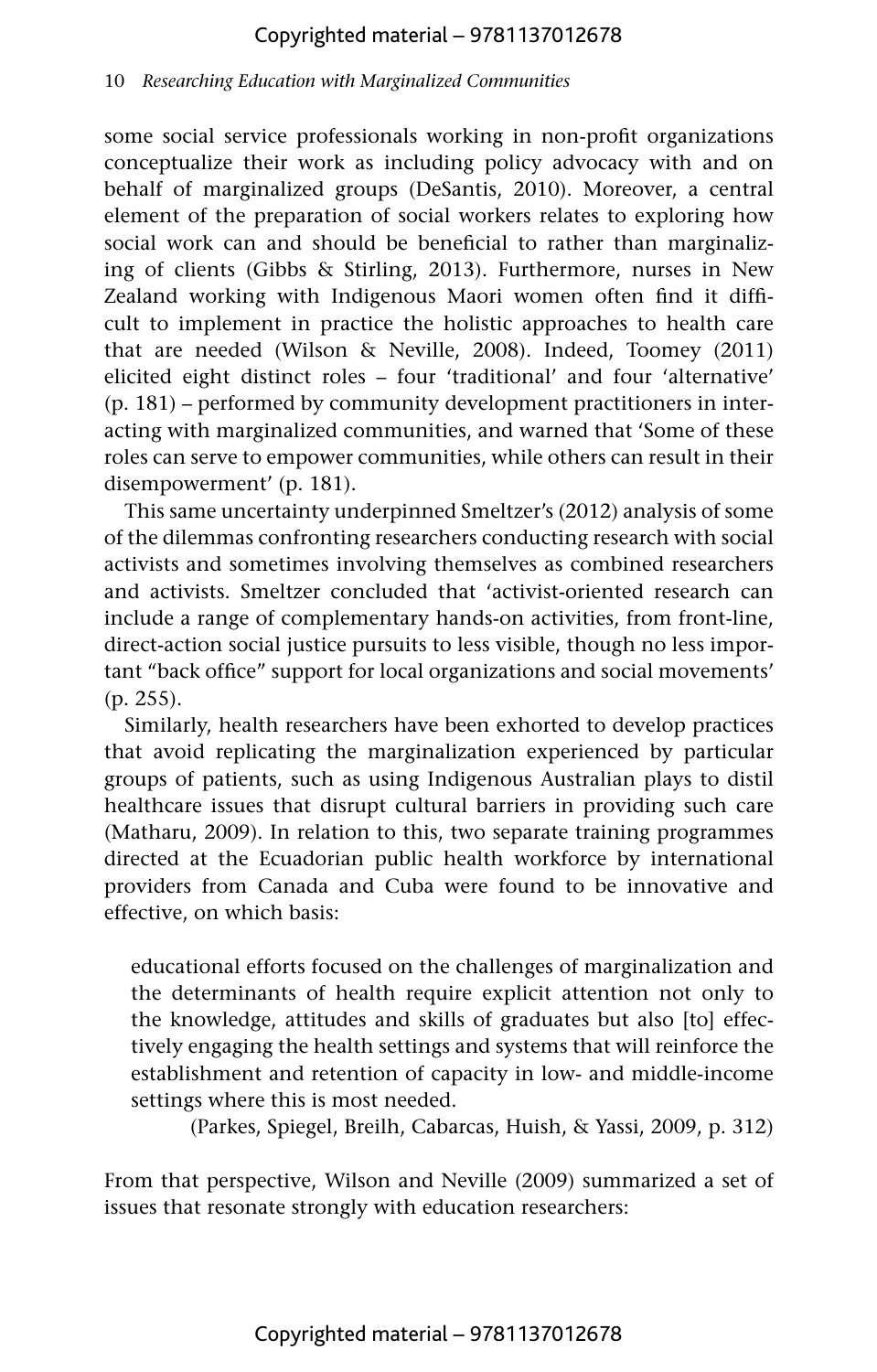# Index

academy, 56, 79–80, 83, 88, 164 activists, 8, 10, 34, 40 ageism, 18, 104, 132, 165 agency, 7–9, 24, 68, 120, 122–4, 126, 133, 145, 161, 177 ambivalence, 5, 7–8, 12, 40, 48, 186 anti-nomadism, 13, 30, 95 anti-Semitism, 25–6 assimilation, 7, 26, 102 Australians Working Together, 43, 67, 70 bias, 129, 148, 179, 181, 184 binary opposites, 9, 93–6, 152, 157, 163–4, 170, 187 border crossers, 98, 100, 104, 162 crossing, 81, 98, 157, 164–5, 167–8 pedagogy, 152–3, 155– 7, 160, 162, 164–5, 167–8, 177 capital cultural, 101, 104 embodied, 104–5 human, 78–80, 82 case management, 44, 68–9, 90 climate change, 2, 17 co-authorship, 112, 120–2, 132, 176 collective communication, 99, 104 conservation, 48–9, 123–30, 145, 147, 176 conservationists, 124–5 constructivism, 53, 61, 85–7, 137 critical self-reflection, 84, 150, 168, 174, 179–82, 184–7 culture cultural studies, 4, 12, 93, 156 culturally sustaining pedagogy, 30

development, 4, 10, 20, 26, 33, 42, 46, 48–9, 55, 59, 67–8, 78, 84–6, 98, 115, 125, 129, 151, 159, 164, 185–6 anti-development, 34, 48, 125 disability, 3, 33–4, 37–47, 49, 62, 67–9, 71, 108, 146, 154, 161–2, 172–3 discrimination, 5, 28, 42–3, 47, 101, 132, 165, 172, 178, 182, 188 anti-discrimination, 29, 153–4, 172 non-discrimination, 28–9 eco-crisis, 48, 123, 126, 177 empathy, 12, 72, 87, 108, 128, 187 empowerment, 7, 9–10, 60, 97, 105, 140, 144, 176 disempowerment, 131 Enlightenment, 75–6 environment environmental education, 48–9, 123–7, 129–30, 147–8, 176 environmental research, 123–4, 129, 148 equity, 12, 34, 43, 67, 116, 138, 147, 188 ethics, 34, 64, 109, 134–9, 141–6, 148, 151, 171 ethical clearance, 135 ethical codes, 143–5 ethical dilemmas, 64, 134, 136, 147, 149, 179 situated ethics, 34, 142–5, 148, 177 ethnicity, 3, 12, 16, 74, 76–7, 90, 94, 156 ethnography, 20, 51, 56, 72, 140, 163 autoethnography, 72, 163–4

exclusion, 3, 5, 34, 40–1, 63, 98, 135

230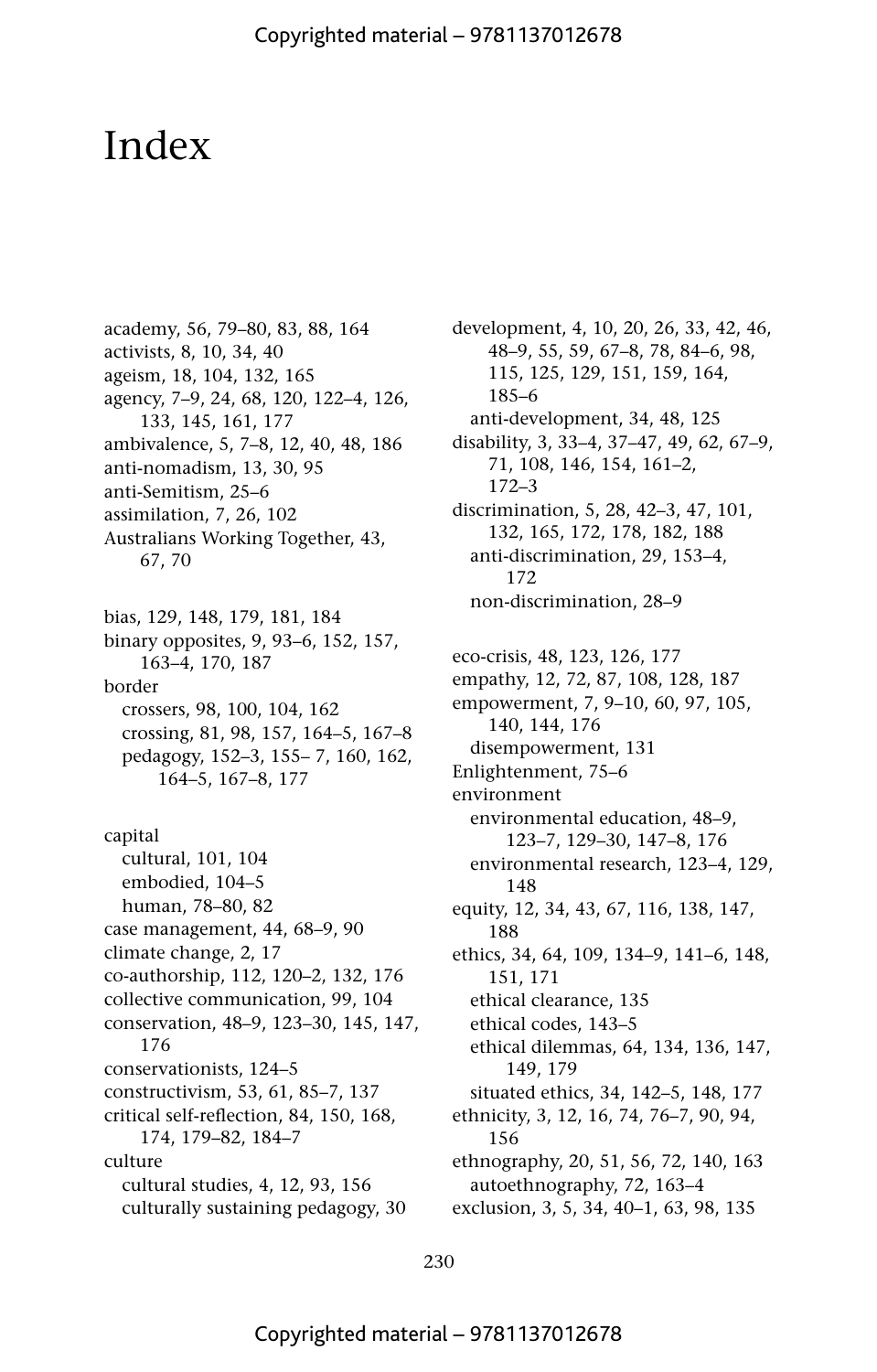*Index* 231

focus groups, 18, 20, 37, 46, 54, 63, 65–8, 72, 160, 162, 174 formal education, 49, 68, 71, 75, 81, 100, 108, 158 freedom, 76, 84, 98, 103, 130, 167, 180, 183 Gypsies, 31–3 *see also* Roma habitus, 83, 104, 159, 163, 181–2 Hero's Journey, 85, 103 impairment, 39–41, 43, 146, 161–2, 173 inclusion, 5, 7, 28, 34, 42, 115, 137, 160, 173, 186, 188 Indigenous Australians, 25, 154, 172 informed consent, 47, 52, 135, 146 integration, 7, 102, 142 knowledge economy, 76–82, 90, 108 learning styles, 87, 183 mainstream society, 4, 7, 26–7, 102, 128, 171–2, 176 marginalizing ideology, 25–6, 30 medical model, 6, 33, 39–40, 43 mental health, 6, 44 mixed methods research, 52–4, 58, 60 mobile communities, 15, 31–3, 47, 121, 175 naming practices, 4, 23–35, 172 narratives, 7, 12, 34, 54, 59, 65, 90, 100, 108, 131, 136, 141, 155, 160, 163–4, 167 counter-narratives, 33, 38, 44, 46, 162 non-government organizations, 39, 46, 127, 129, 165 *see also* NGOs perspective transformation, 81–2, 84, 87–8, 180, 185 pluralism, 4, 30 political correctness, 25, 172 psychology, 4, 12, 41, 77, 90, 93, 103

reflexivity, 136, 164 rehabilitation, 40–1 research action, 11, 17, 20, 29, 37, 46, 49, 52, 54, 60, 62–6, 73, 114–15, 122, 140, 159–60, 167, 174 ethics, 134–5, 137–8, 141, 143–4, 146, 151 paradigms, 40, 52–3, 60–2, 82 participatory action, 11, 20, 29, 46, 49, 54, 114, 174 qualitative, 53–8, 116, 136–7, 163 quantitative, 53, 57–8 resilience, 5, 22, 84, 124 resistance, 5, 7–9, 24, 27, 30, 32, 46, 81, 129, 156, 172, 178, 186 Roma, 31–3, 140 *see also* Gypsies

showies, 31–2

Skills for Tertiary Education Preparatory Studies, 16, 82–90, 102–3, 106, 108, 158–60, 175, 183, 187 *see also* STEPS

- social justice, 2, 10, 29, 62, 98, 119, 137
- social model, 40–3, 68
- sociology, 4, 12, 41, 63, 90, 93

stereotypes, 31, 108, 123, 125, 156, 172–3, 176

Technical and Further Education, 17–20, 42, 52, 66–7, 69, 101, 122, 146, 152, 157, 161–2, 168, 171, 173, 187 *see also* TAFE third age, 71, 131, 157, 163, 166–7, 184 transformative learning, 81–2, 171, 174, 178–84, 186–7 transformative research, 52, 60–2, 72, 82, 177

University of the Third Age, 131, 167 *see also* U3A